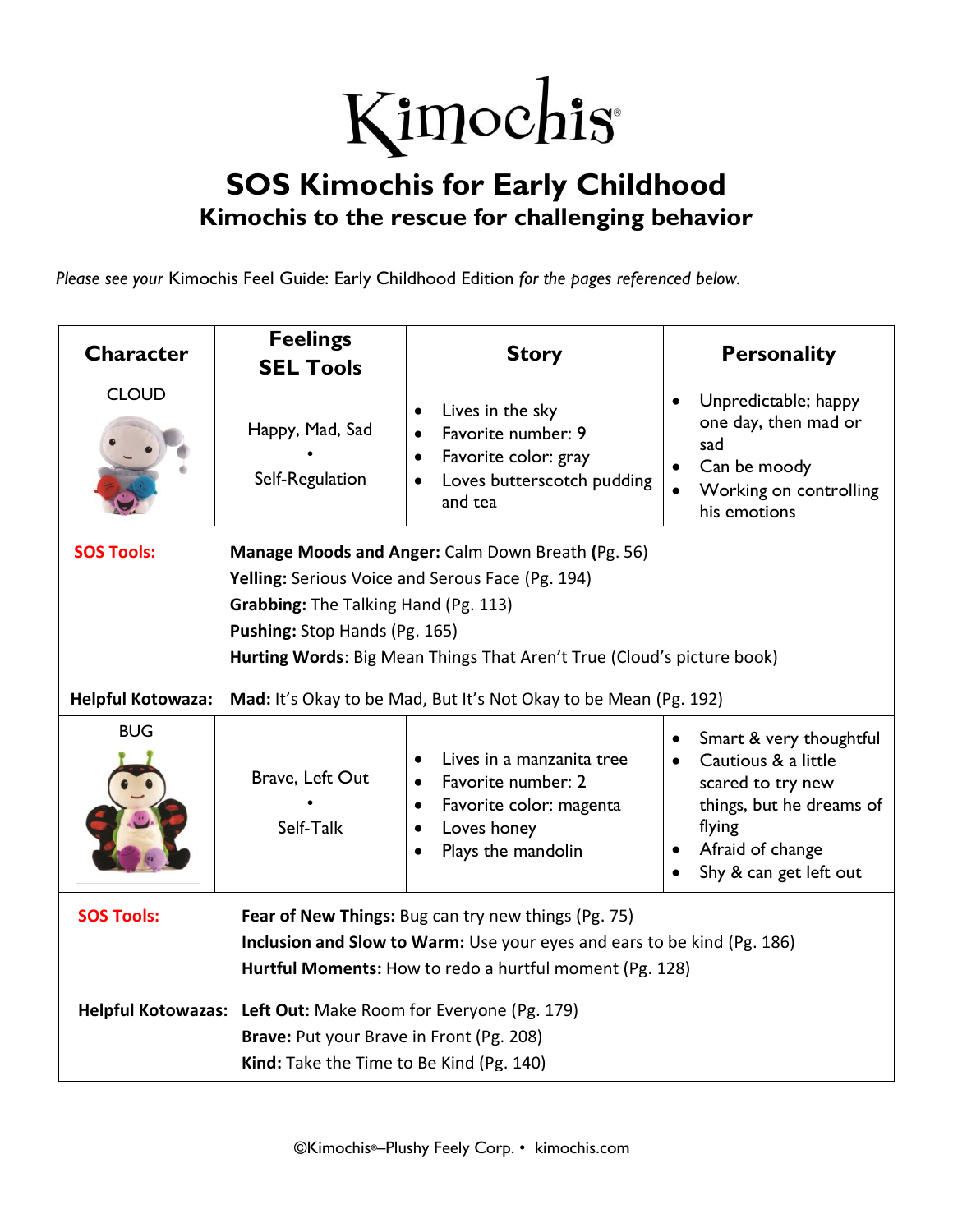

## **SOS Tools for Early Childhood Kimochis to the rescue for challenging behavior**

*Please see your* Kimochis Feel Guide: Early Childhood Edition *for the pages referenced below.*

| <b>Character</b>                                                                                                                                                                                                                                             | <b>Feelings</b>                                                                                                                                                       | <b>Story</b>                                                                                                                                           | <b>Personality</b>                                                                                                                                              |  |  |
|--------------------------------------------------------------------------------------------------------------------------------------------------------------------------------------------------------------------------------------------------------------|-----------------------------------------------------------------------------------------------------------------------------------------------------------------------|--------------------------------------------------------------------------------------------------------------------------------------------------------|-----------------------------------------------------------------------------------------------------------------------------------------------------------------|--|--|
|                                                                                                                                                                                                                                                              | <b>SEL Tools</b>                                                                                                                                                      |                                                                                                                                                        |                                                                                                                                                                 |  |  |
| <b>HUGGTOPUS</b>                                                                                                                                                                                                                                             | Silly, Frustrated<br><b>Attention and Focus</b>                                                                                                                       | Lives in a swimming hole<br>Favorite number: 8<br>Favorite color: pink<br>Special treat is bubblegum!<br>$\bullet$<br>Plays the xylophone<br>$\bullet$ | Silly, excited,<br>$\bullet$<br>sometimes, out of<br>control<br>Gets too close to<br>friends<br>Not aware of others'<br>needs<br>Can make anyone feel<br>better |  |  |
| <b>SOS Tools:</b><br><b>Interrupting: Recognize the Not Now signal (Pg. 66)</b><br><b>Cutting in Line:</b> Let's practice getting attention when they cut (Pg. 98)<br>Special Differences: Name It (Pg. 250)<br>Rough and Tumble Play: Too excited (Pg. 163) |                                                                                                                                                                       |                                                                                                                                                        |                                                                                                                                                                 |  |  |
| <b>Helpful Kotowazas:</b><br><b>Excited:</b> Fun has to be fun for everyone (Pg. 162)<br>Silly: Know when to be silly and when to be serious (Pg. 216)                                                                                                       |                                                                                                                                                                       |                                                                                                                                                        |                                                                                                                                                                 |  |  |
| <b>CAT</b>                                                                                                                                                                                                                                                   | Curious, Cranky<br>Re-Do Hurtful<br><b>Moments</b>                                                                                                                    | Lives in a cherry blossom<br>tree<br>Favorite number: 10<br>Favorite color: purple<br>$\bullet$<br>Loves warm milk & almond<br>cookies                 | Is a strong leader, but<br>can be too bossy<br>Can get cranky & take it<br>out on her friends<br>Is practicing how to<br>redo her mistakes                      |  |  |
| <b>SOS Tools:</b><br><b>Helpful Kotowaza:</b>                                                                                                                                                                                                                | Bossy Talk: Cat, Talk Nicely (Pg. 86)<br>Redo Hurtful Action: Be Brave and Kind and Make Things Better (Pg. 129)<br>Curious: When Curious, Be Safe and Kind (Pg. 240) |                                                                                                                                                        |                                                                                                                                                                 |  |  |